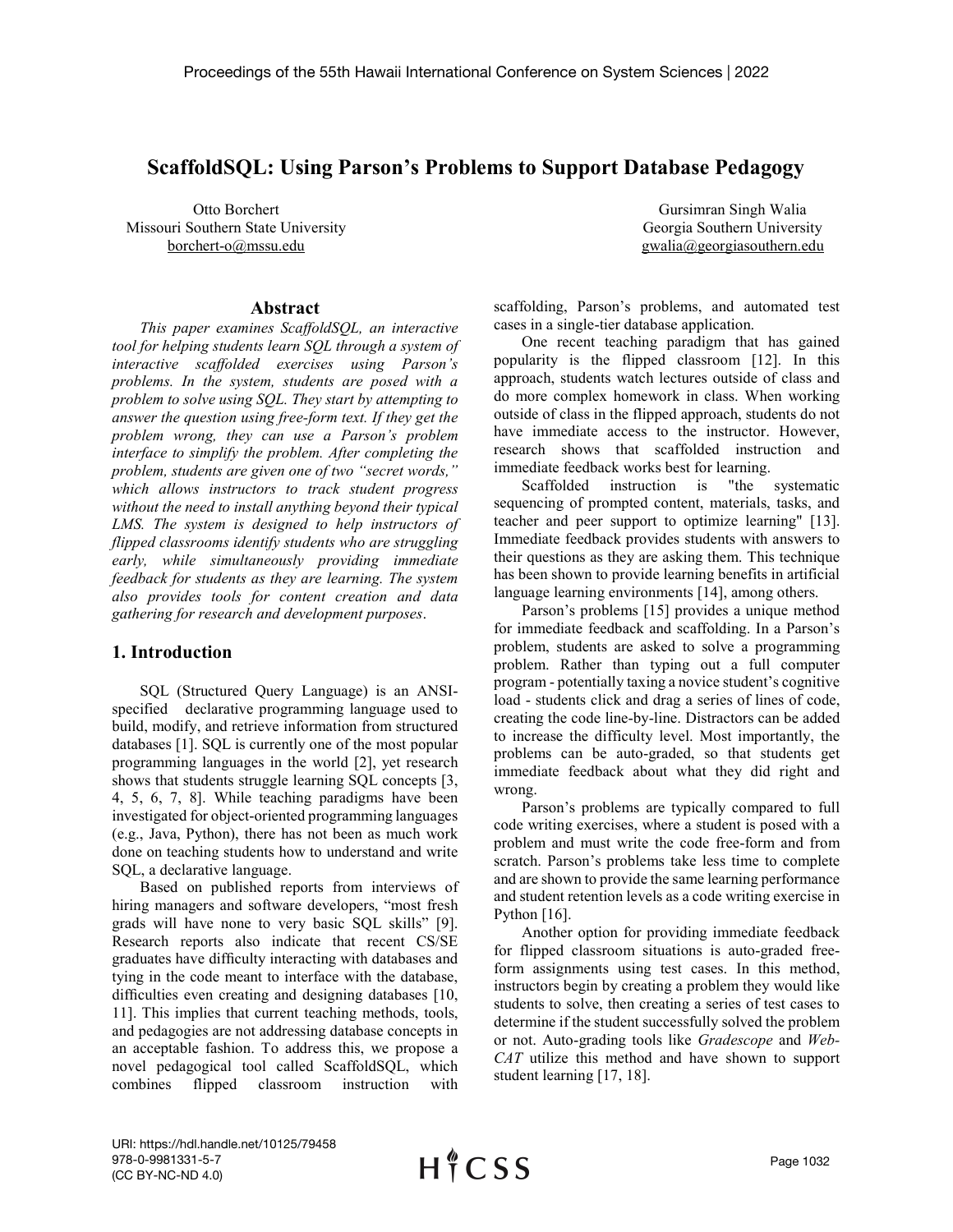While flipped classrooms have been deployed in SQL classrooms [19, 20], tools that require less instructor overhead are needed for widespread adoption. One way to reduce instructor overhead is by focusing on tool architecture. SQL is typically deployed using one of three tiers of architecture [21]. In a three-tier system, a client connects to a middleware layer that connects to a server. This provides excellent security for the database but requires the most effort to implement. In a two-tier architecture, a client connects directly to a server database. Again, not impossible, but has some setup costs. A one-tier system simply has the user connect directly to the database on their own personal computer. This approach can support students with no or poor Internet connections. This is important for rural students especially - only 70% of households near our campus have broadband on average [22, 23]. A no-Internet option would be useful for other learners as well.

ScaffoldSQL is a learning tool for SQL instruction that integrates into flipped classrooms, provides scaffolded instruction, and uses a one-tier system for no or poor Internet connection support. It runs using an SQLite database through a web browser. A prototype of this system, first described in [24], was developed by the first author and used for the 2019-2020 school year at Missouri Southern State University, a regional teaching university in southwest Missouri in the United States. This prototype consisted of an SQL simulator built into an interactive textbook. Students were able to type in free-form SQL queries and enter their response into an essay-style question in the online textbook.

Despite students anecdotally enjoying the first prototype, when these students came to class, they were unprepared for the more complex material being presented in class. They were unsure of the ordering and execution of clauses, did not understand concepts like aggregation, logical operators, and join operations. These issues led to the conclusion that they required further scaffolded instruction. Further improvements described in this paper include the Parson's problem interface, a content creation tool, research tool, and UI improvements.

In this paper, we will begin by identifying relevant literature in SQL teaching and learning and Parson's problems in Section 2. Section 3 will look at ScaffoldSQL's novel approach to combining techniques from computer science education research used in other contexts but applied to database pedagogy. Section 4 will examine a previous version of ScaffoldSQL used in a flipped classroom setting. Section 4 will also describe the most recent iteration of ScaffoldSQL and its specific implementation of interventions in depth. Section 5 will identify opportunities for future work, while Section 6 will offer some concluding remarks.

## 2. Literature Review

There have been many efforts to assess student understanding of SQL. Most of these efforts can be divided into four main categories: SQL converted to natural languages, auto-grading of SQL queries, SQL visualizations, and feature-rich interactive tutoring systems.

In [25], the authors describe a system to help students learn SQL by converting queries into natural language descriptions using regular expressions. SQL involving subqueries are not captured by this system, but it is still able to translate 96% of test queries into an English representation. ScaffoldSQL does not support the conversion of SQL statements into their English equivalents.

Several systems have been developed to assist instructors in grading SQL queries. In [26], the authors describe XDaTa, a system that compares the results of a student's query to the results of the solution query. The system can also generate test set data for SQL queries. It does not currently support SQLite. ScaffoldSQL specifically does not include a solution query to avoid cheating that can occur in a one-tier architecture.

Visualization is another avenue of teaching SQL. Early visualization efforts include eSQL [8], a query visualization tool for Oracle databases [27], and the Animated Database Courseware (ADbC) system [28]. SAVI (System for Advanced SQL Visualization) [3] is a tool for visualizing basic selection with the WHERE operator, joins, grouping, and aggregates. It also runs on any HTML5 compliant browser, but still requires an extensive back-end server setup. SQL in Steps (SiS) [29] uses a visualization strategy to help students build the individual clauses of an SQL query. Mastery Grids [30] is another, more recent method of visualization using smart content for teaching Java, SQL, and Python. ScaffoldSQL does not provide visualization support, but this would be an interesting avenue for future research.

CS/SE educational research has a long history of interactive tutoring combined with automated assessment as an effective means to support pedagogy in classrooms. In terms of grading and tutoring for SQL queries, some of the tools include SQL-Tutor [7], AssessSQL [6], aSQLg [31], LEARN-SQL [32], SQLator [4], and unnamed systems like [5]. ScaffoldSQL's free-form automated test case suite looks most like these tools, with the addition of the Parson's problem interface – making it unique.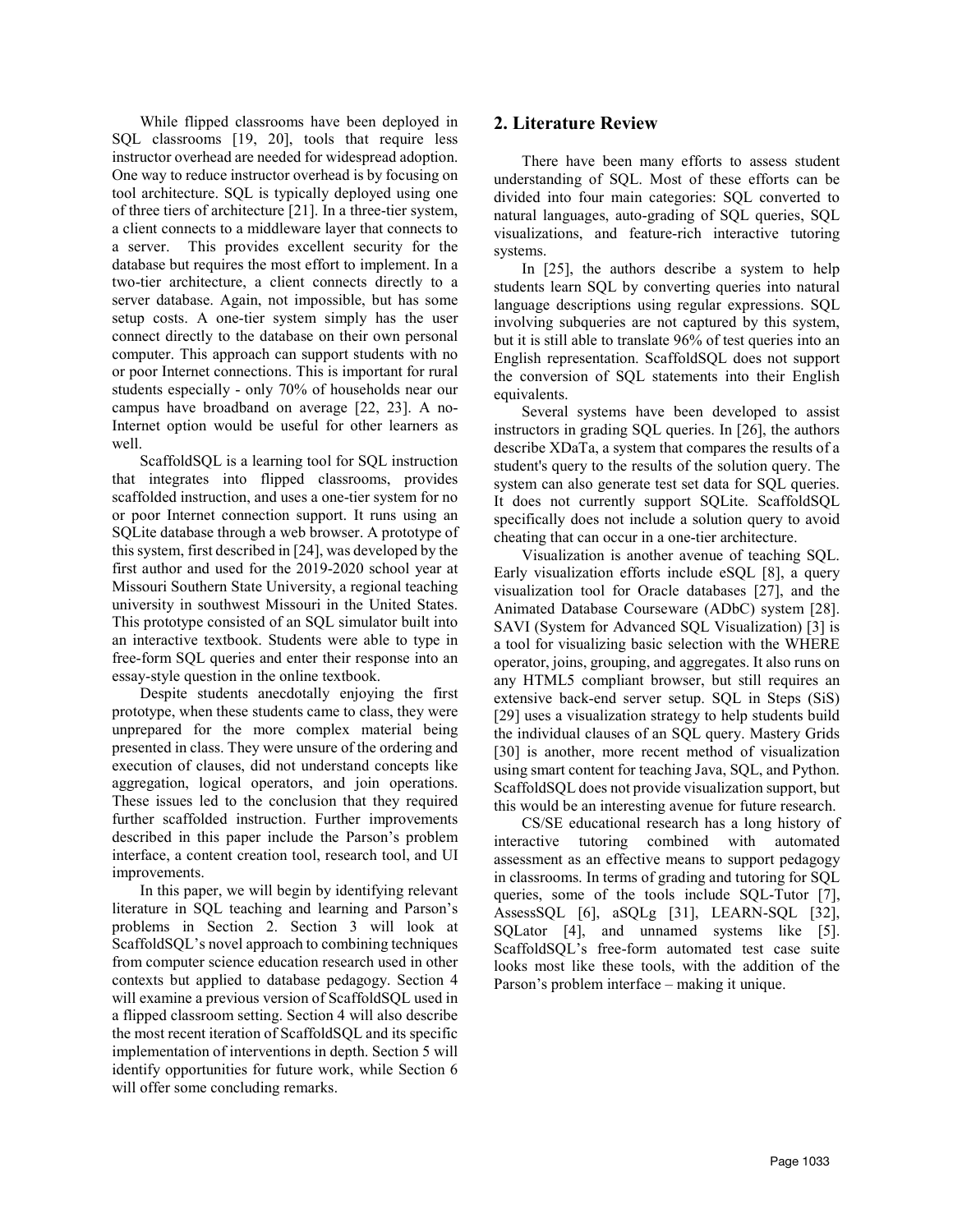

Figure 1. Flow diagram for ScaffoldSQL. Students start in the Freeform SQL entry interface.

## 3. Proposed Approach: Supporting Database Pedagogy using ScaffoldSQL

ScaffoldSQL (Figure 1) uniquely combines several pedagogical approaches from non-database domains and applies them to student learning. ScaffoldSQL combines (1) automated test cases, as in [4, 5, 6, 7, 31, 32], (2) Parson's problems [15, 16], (3) support for low or offline Internet connectivity using "secret words", (4) a series of hooks for tracking student progress for researchers, (see [33, 34]); and (5) a tool for developing question, test case, and Parson's problem content, similar to [35].

Automated test cases have been used to help teach students database concepts in many contexts [4, 5, 6, 7, 31, 32]. We see this as a baseline functionality for any new learning tool designed to teach students about SQL syntax and semantics.

Parson's problems have been well established as tools for helping students learn imperative programming languages [15]. Our system seeks to determine the effectiveness of applying Parson's problems to a new domain - learning SQL.

```
SELECT Items.itemName, COUNT(Items.itemName) 
FROM Guilds JOIN GuildTreasury 
    ON Guilds.guildID = GuildTreasury.guildID 
JOIN Item 
    ON Items.itemID = GuildTreasury.itemID 
WHERE Guilds.guildName = 'Shocking Power' 
GROUP BY Guilds.guildName, Items.itemName 
ORDER BY COUNT(Items.itemName) DESC
```
#### Figure 2. A SQL query that has been indented and placed on separate lines.

As a declarative language, SQL does not typically use control flow, however, SQL can be formatted into "clauses" on separate lines, forcing students to think about the "steps" of the problem (Figure 2). This format is not required and can be replaced with a single lessreadable line (Figure 3). However, industry-standard practice focuses on using clause-based formatting. For this reason, Parson's problems were chosen in this approach as a tool to help students scaffold their understanding of SQL.

SELECT Items.itemName, COUNT(Items.itemName) FROM Guilds JOIN GuildTreasury ON Guilds.guildID = GuildTreasury.guildID JOIN Item ON Items.itemID = GuildTreasury.itemID WHERE Guilds.guildName = 'Shocking Power' GROUP BY Guilds.guildName, Items.itemName ORDER BY COUNT(Items.itemName) DESC

#### Figure 3. The same query as in Figure 2 without indentation or line breaks.

The COVID-19 pandemic has illuminated issues with Internet equity, especially in remote and rural areas [36]. SaffoldSQL aims to reduce this discrepancy with respect to SQL pedagogy by including a series of "secret words". When creating a question, the instructor selects two words – one for the Parson's problem interface and one for the free-form interface. These words are encrypted and hidden from the student. When the student answers a question correctly in an interface, that secret word is encrypted and shown to the student. These secret words can be sent to instructors via non-Internet means - whether through SMS messages, paper, or verbally. This allows the instructor to see which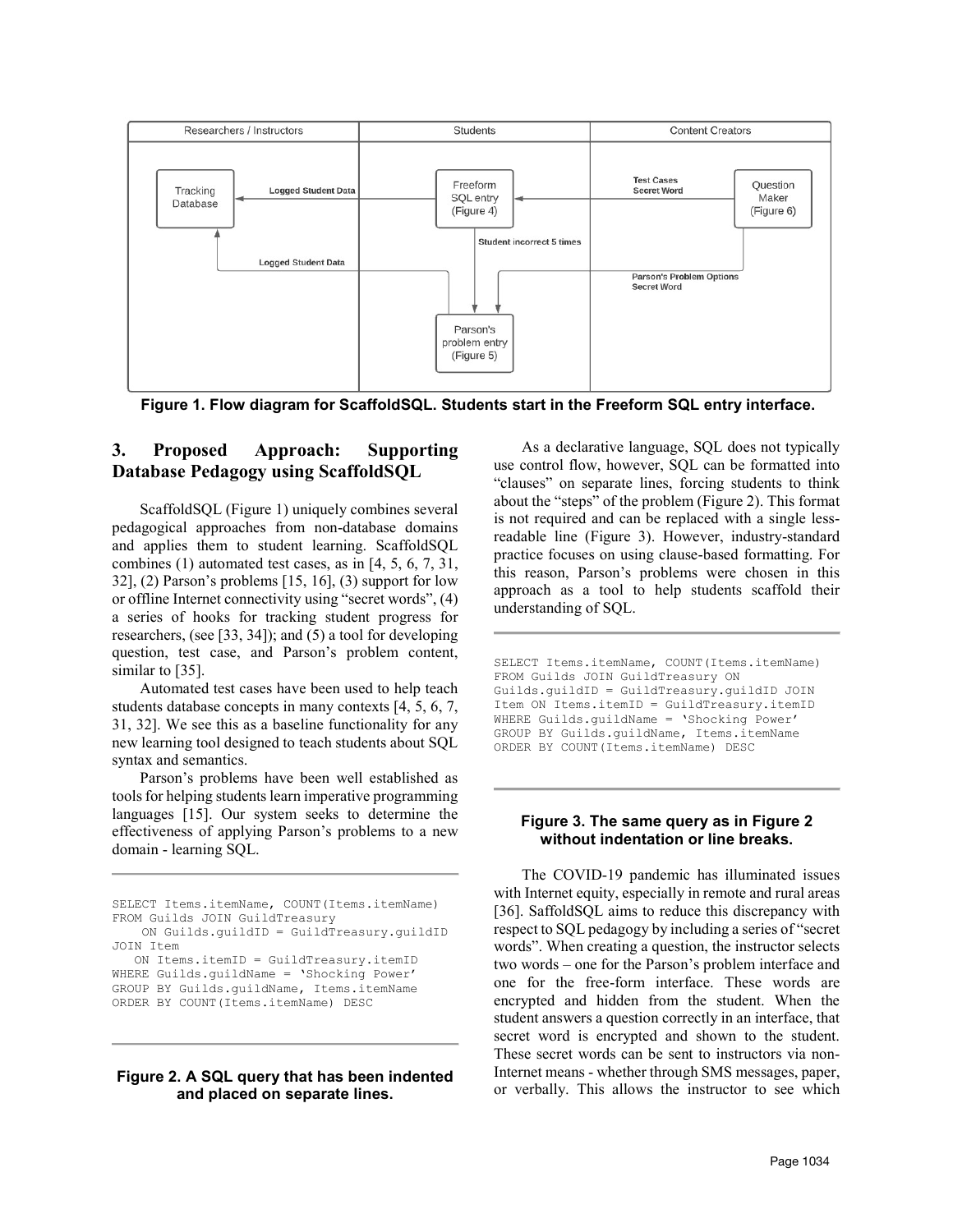students needed to use the Parson's problem interface and which students were able to answer the question using the free-form interface – allowing for more appropriately scaffolded instruction in low or no Internet scenarios.

Recent efforts in computer science education have focused on developing common frameworks for sharing research data. For example, PEML (Programming Exercise Markup Language) [37] for sharing programming exercises, and ProgSnap2 (Programming Snapshots) [38] for sharing student process data captured during student interactions with computerbased programming learning tools. ScaffoldSQL seeks to support the broader computer science education research field by using these existing frameworks, rather than inventing a new one.

One of the major disadvantages of platforms like ScaffoldSQL is the difficulty in developing content that is bug-free and syntactically valid [35]. Instructors do not necessarily have the time, expertise, or patience to learn the specific test case and Parson's problem format. Thus, ScaffoldSQL provides a content creation tool, allowing an instructor or other content creator to specify what test cases, Parson's problem data, and secret words should be included for their problems, without knowing the specifics of the file format.

## 4. ScaffoldSQL: Implementation and Field **Study**

ScaffoldSQL has been prototyped, evaluated, and has undergone significant iterative changes. This section provides details regarding the two versions in the following subsections.

#### 4.1. ScaffoldSQL v1

At the university using the initial prototype, SQL is considered a third programming course after two semesters focused on C#. Approximately half of the course is involved in teaching SQL, while the other half focuses on writing GUI applications in C# that use databases.

To reduce the effort required to maintain a server architecture and with a long-term plan of supporting offline deployment, SQLite was chosen to implement ScaffoldSQL v1. SQLite is "a small, fast, selfcontained, high-reliability, full-featured, SQL database engine" [39]. ScaffoldSQL uses a Javascript version of SQLite to provide the students with an interface to edit SQL [40].

In the summer of 2019, the author developed an interactive website and textbook in Top Hat. Top Hat is a web-based platform for course management. It

includes features like attendance tracking, lecture recording, polls and quizzes, assignments, and textbooks [41]. The textbook allowed the instructor to "flip" the database course. Students completed a series of readings and SQL queries on a simple database, then came to class to work on more difficult SQL and GUI problems in a pair programming environment. The textbook includes an iframe ability, displaying external web site content in the textbook. This "external website" was ScaffoldSQL v1.

The website was built in GitHub Pages using sql.js [40] and used in the 2019-2020 school year. Students were able to query the database and see the results of their query. They would then enter their responses into a Top Hat question which had to be graded manually.

While this was somewhat effective, students would often have the wrong answer and come to class inadequately prepared to answer more complicated SQL questions. Analysis of students' responses when using ScaffoldSQL v1 and their content understanding led to the development of the new system  $(v1.2)$ .

#### 4.2. ScaffoldSQL v1.2

During Fall 2021, progress was made developing ScaffoldSQL to include more features. The new version combines the following:

- a "secret word" system for improving the experience for students with poor or no Internet connectivity;
- automatic grading using test cases;
- a Parson's problem hint interface;
- a "Question Maker" so instructors or content creators can build questions, Parson's problems, and test cases; and
- research infrastructure for gathering data.

This new version is a standalone system that does not require Top Hat or a connected Internet server.

4.2.1. Offline Support - "Secret Words". One of the design goals of ScaffoldSQL is to create a product that worked in locations with poor or no Internet connectivity but could also scale - adding more features when the Internet is available. The secret word system is designed to assist students in this situation.

In a normal client-server platform, an Internetbased server would store whether they got a particular query right or wrong. In ScaffoldSQL, upon completing a question, the program provides the student with a secret word that they can give to their instructor over a non-Internet communication channel.

There are two sets of secret words. One set corresponds to the student correctly answering an SQL query using the free-form interface, and another that corresponds to the student successfully answering a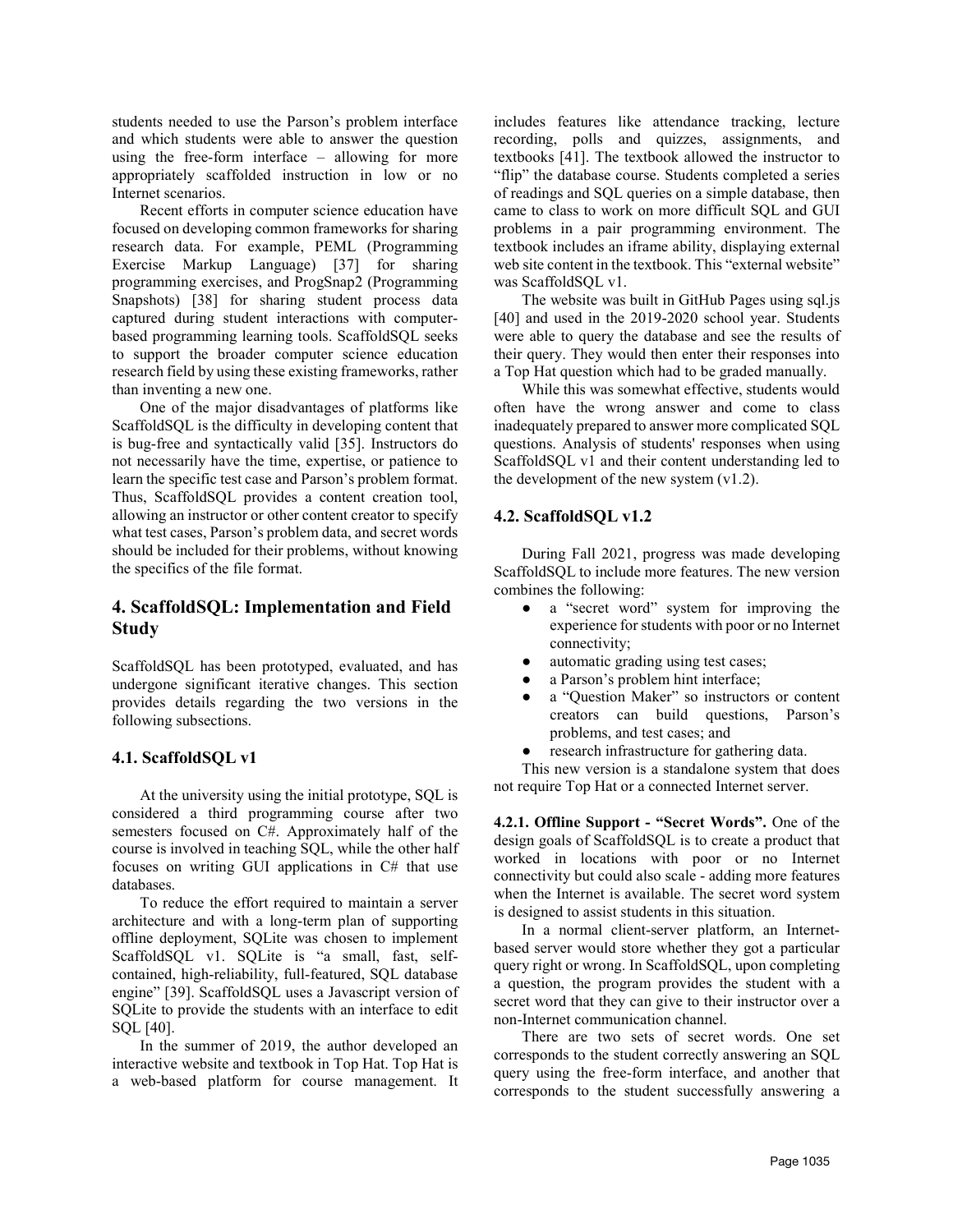# **ScaffoldSQL**

Enter some SOL

Write an SQL statement to show all of the item types in the game sorted by reverse alphabetical order. Ensure there are no duplicates..

|   | 1 SELECT type   |  |
|---|-----------------|--|
|   | 2 FROM Items    |  |
|   | 3 GROUP BY type |  |
|   | 4 ORDER BY type |  |
|   | $5$ DESC;       |  |
| 6 |                 |  |

| Pass: $5 = 5$ for number of rows                       |        |  |  |  |  |
|--------------------------------------------------------|--------|--|--|--|--|
| Pass: $1 = 1$ for number of columns                    |        |  |  |  |  |
| Pass: sword $==$ sword in row 0 column type            |        |  |  |  |  |
| Pass: dagger $=$ = dagger in row 2 column type         |        |  |  |  |  |
| Pass: axe $=$ = axe in row 4 column type               |        |  |  |  |  |
| You passed 5 out of 5 tests for 100% Codeword is dodge |        |  |  |  |  |
|                                                        | type   |  |  |  |  |
|                                                        | curand |  |  |  |  |

| cype   |
|--------|
| sword  |
| staff  |
| dagger |
| bow    |
| axe    |

#### Figure 4. The free-form interface of ScaffoldSQL filled in, after a student has successfully answered the question. The codeword can be entered into an LMS or Top Hat textbook response to help instructors identify who needed a hint.

question after using the Parson's problem interface. This way, an instructor can keep track of student progress, even without the direct support of an Internet connection. These secret words could also eventually be used as part of a gamification system (see Future Work).

Since the secret words are stored locally, one worry is that students could simply look up the secret words and enter those into the offline communication channel. A dedicated student could open the files associated with the ScaffoldSQL program and use the secret words directly, rather than completing the exercises. To alleviate this risk, secret words are encrypted using AES. This is not a perfect solution but should keep the casual student from cheating during the exercises.

4.2.2. Automatic Grading via Test Cases. In the initial ScaffoldSQL prototype, students needed to either write a precisely matching SQL query or have the instructor manually grade their SQL query to get full credit for a solution. This led to a second design goal of

ScaffoldSQL: a product where students did not have to exactly match the provided solution, giving more flexibility to student creativity and reducing instructor grading burdens. To satisfy this requirement, a system of test cases was developed that would be executed on the results of a student's SQL query.

A typical use of the ScaffoldSQL system would begin with a student being posed with an SQL-based problem or question in a free-form interface (Figure 4). The simulator loads a specific test case file using a GET request to a locally running web server. The student begins the problem by attempting to answer the SQL query by typing out their response. When they are satisfied with their answer, they click the Execute button, which executes the query on the database. Rather than matching the student's submission against a provided solution via a simple string comparison, the results returned from the database are compared to these test cases to determine if their output matches. If the student passes all the test cases, their answer is deemed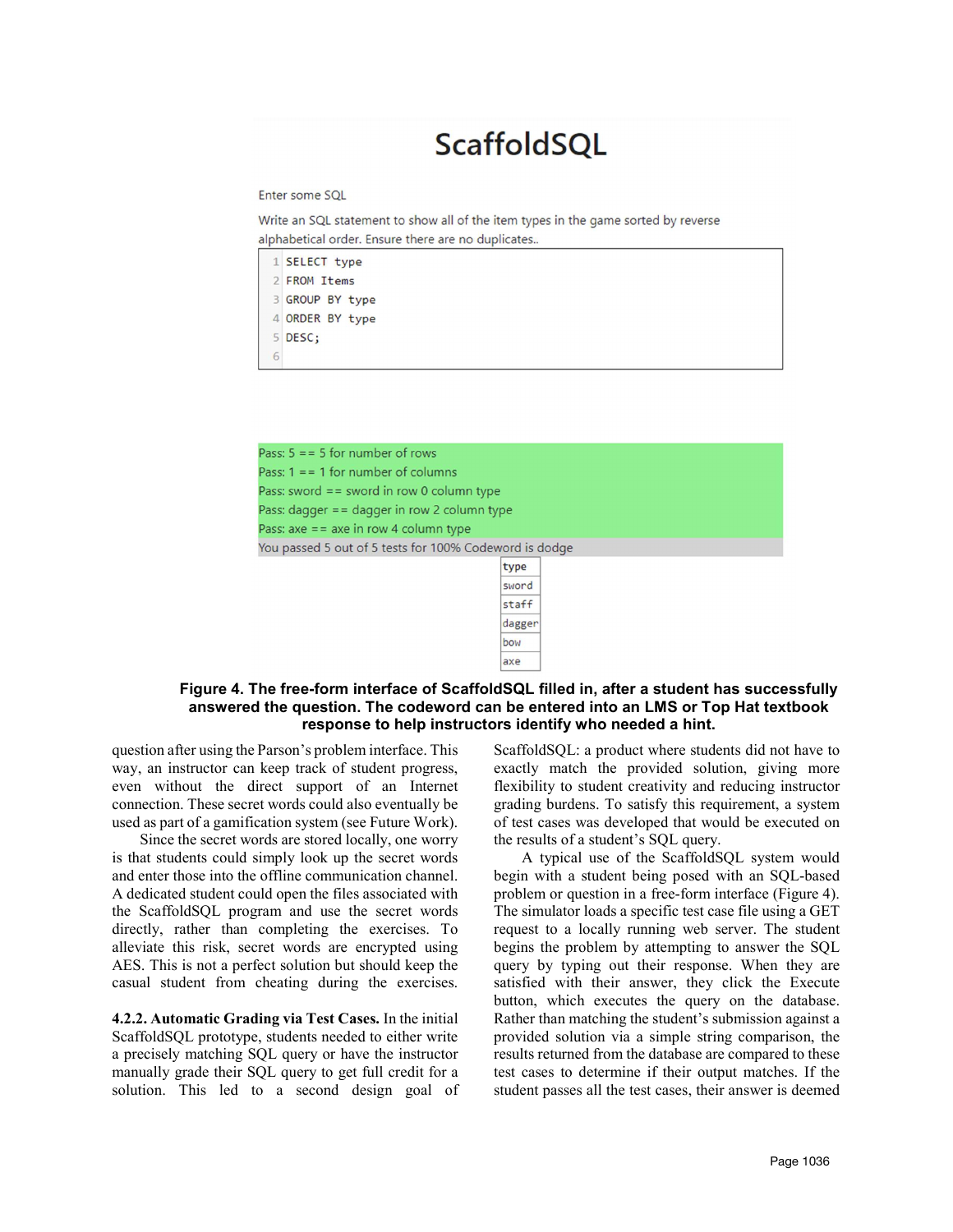# **ScaffoldSQL**

Construct your SQL program by dragging lines of code from the left to the right. You can change the names of the  $\binom{1}{2}$  ??  $\binom{1}{2}$  values by clicking them. You don't necessarily need to use all of the lines.

Write an SQL statement to show all of the item types in the game sorted by reverse alphabetical order. Ensure there are no duplicates..

Construct your solution here

| GROUP BY   ??                   | SELECT : type |
|---------------------------------|---------------|
| ORDER BY   ??                   |               |
| $\left  \cdots \right $<br>FROM |               |
| desc                            |               |
| Reshuffle<br>Execute            |               |

### Figure 5. The Parson's Problem interface in ScaffoldSQL. Clicking and dragging lines from left to the right solves the problem. Clicking the ?? buttons switches between options. Clicking Reshuffle sets the problem back to its original state, but re-ordered. Clicking the Execute button runs the SQL query on the test cases with the database results appearing as output.

correct, the secret word is decrypted and provided to the student.

Drag from here

If the student gets the free-form question incorrect once, they are allowed to enter the Parson's problem interface. If the student is incorrect five times, they are automatically put into the Parson's problem interface. Future versions will allow the instructor to tailor how many free-form attempts should be allowed before the hint interface is exposed or when students are automatically switched to the interface.

The test case format of ScaffoldSQL is a text file divided into three main sections - introduction, automated test case information, and Parson's problem information.

The first section consists of five lines.

- 1. The text of the question.
- 2. A true/false value indicating if this question includes a Parson's problem.
- 3. A true/false value indicating if the question includes automated test cases.
- 4. The encrypted secret word for completing the Parson's problem.
- 5. The encrypted secret word for completing the automated test cases (without the Parson's problem hint).

The second section contains a list of automated tests. The test cases can check if the results contain a given number of rows and columns, if there is a specific value in a specific cell in the results, and if the name of a particular column matches a particular value.

There is a single line with the constant "Parsons" to separate the automated test cases from the Parson's problem data. The final section describes the information to be displayed to the user in the Parson's problem interface, using the js-parsons format, described in the next section.

4.2.3. Parson's Problem Hint Interface. Upon clicking the Hint button or being automatically directed to the Parson's problem interface, the student sees a list of SQL query clauses with toggles on the left-hand side. The student must click and drag the clauses from the left to the right, place the clauses in the correct order, and select the appropriate toggle to answer the question (Figure 5).

After completing the Parson's problem, the student clicks the Execute button, which causes the SQL query to be executed and tested against the same series of test cases as the free-form interface. If all the test cases pass, the student is given the secret word specific to the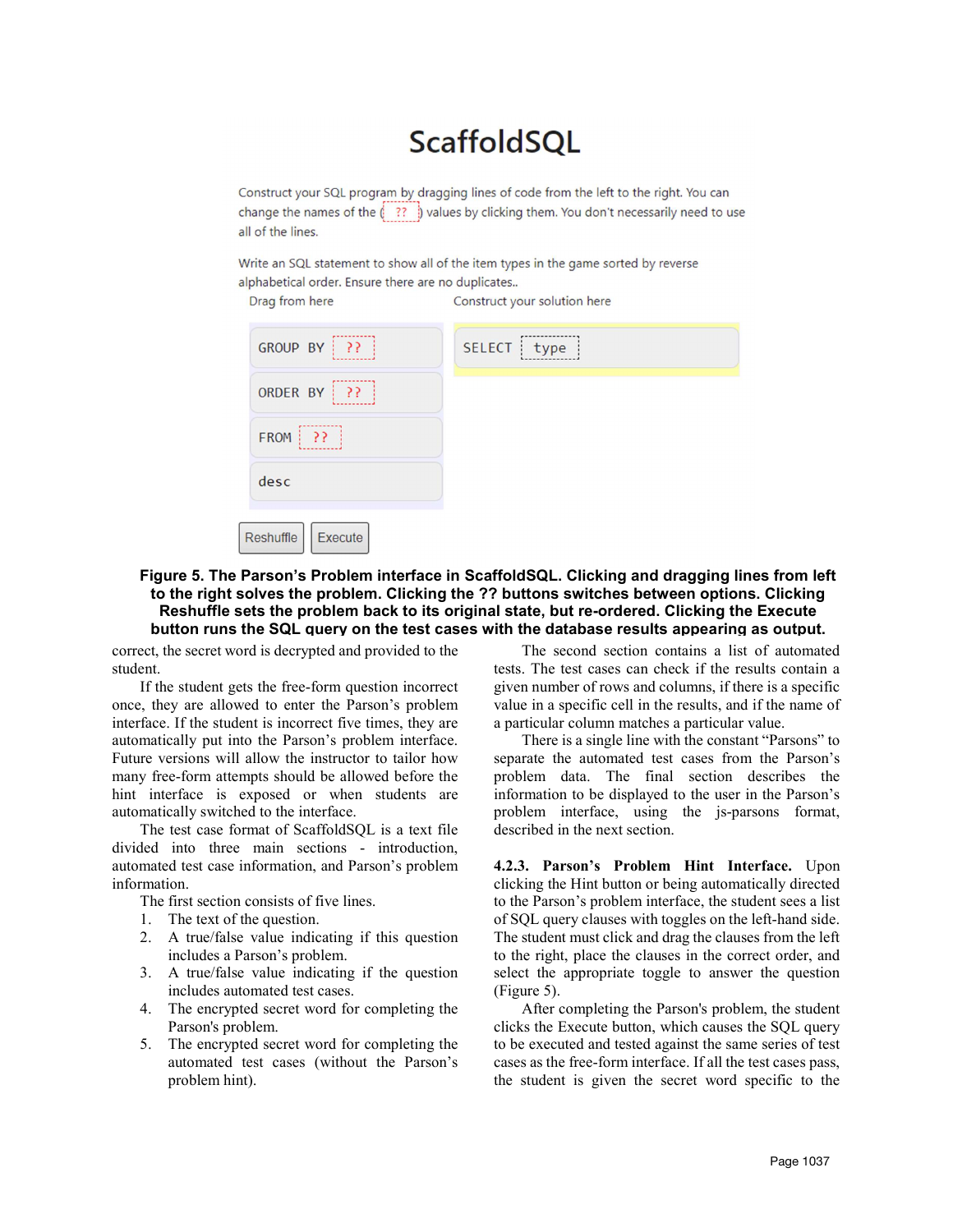Parson's problem. This way, an instructor can identify students that answered the free-form question correctly from those who needed the hint interface to answer the question, regardless of Internet availability.

To load a Parson's problem, ScaffoldSQL reads the test case file from the hard drive or available Internet connection. The js-parson's format consists of a series of lines indicating which lines of code are included in the problem. In ScaffoldSQL's case, this corresponds to the series of SQL clauses the student might use in their solution.

In addition to these clauses, toggles need to be specified (See the ?? buttons in Figure 5). These toggles allow the student to select between different field names, table names, expression symbols (ex:  $\leq, \leq, \geq,$  $\geq$  =  $=$ ) and literal values within the SQL query. These toggles start with the token \$\$toggle, and end with the token \$\$. Each toggle choice is separated by two colons. For example, a toggle that includes all of the expression symbols shown above would be represented via  $$\text{Stoggle}::&=&::&=&:=\$$$ .

4.2.4. Instructor Tools. Building the test cases and Parson's problems by hand is tedious. The Question Maker interface (Figure 6) allows instructors or other content creators the ability to create these test case files without needing to know the specific format requirements. The creator can enter the question number, question name, test case specifics, Parson's problems specifics, and secret words for the problem. The test case format is then written to the hard drive and can be distributed with ScaffoldSQL installations as needed.

The Question Maker interface contains three distinct sections available for question creation, (1) The question text posed for a student attempt and its corresponding number, (2) The test cases used to

evaluate the correctness of an attempted query, and (3) The Parson's problems commands and values, including the potential to add distractors.

Upon entering the application, a creator is first asked to set the question number and question text. The question number is used as the name of the file that will be loaded by the student interface. The question text is the scenario posed to the student.

The second section is focused on test case development. The creator can select whether test cases will be used for this problem. If test case evaluation is enabled, the instructor enters test case data, including the number of columns and rows that should result from a valid SQL query, the column headers that should appear in the result, and specific evaluation criteria for row/column cell values - for example, cell 0, 2 should contain the value 20. Finally, the creator enters a secret word for the test case data and is prompted to encrypt the secret word.

The third section of Question Maker focuses on Parson's problem development. As with the test case evaluation, creators can enable or disable the Parson's problem interface for students. A series of combo boxes indicates which clauses to include in the Parson's problem interface. Clauses available are SELECT, FROM, INSERT INTO, VALUES, DELETE FROM, COUNT, IN, NOT, LIKE, CROSS JOIN, HAVING, ORDER BY, GROUP BY, OFFSET, LIMIT, RIGHT JOIN, UNION, FULL OUTER JOIN, ON, LEFT JOIN, NATURAL JOIN, JOIN, BETWEEN, AND, UPDATE, SET, and WHERE. There is also support for sorting data in ascending or descending order. The creator also sets the possible table, column, and literal values for each clause. Finally, the creator can select a secret word for the Parson's problem interface, encrypt the word, and submit the question. Submitting saves the question file to the local hard drive.



Figure 6. A screenshot of ScaffoldSQL's Question Maker interface. This shows a portion of the Parson's problem generation tool.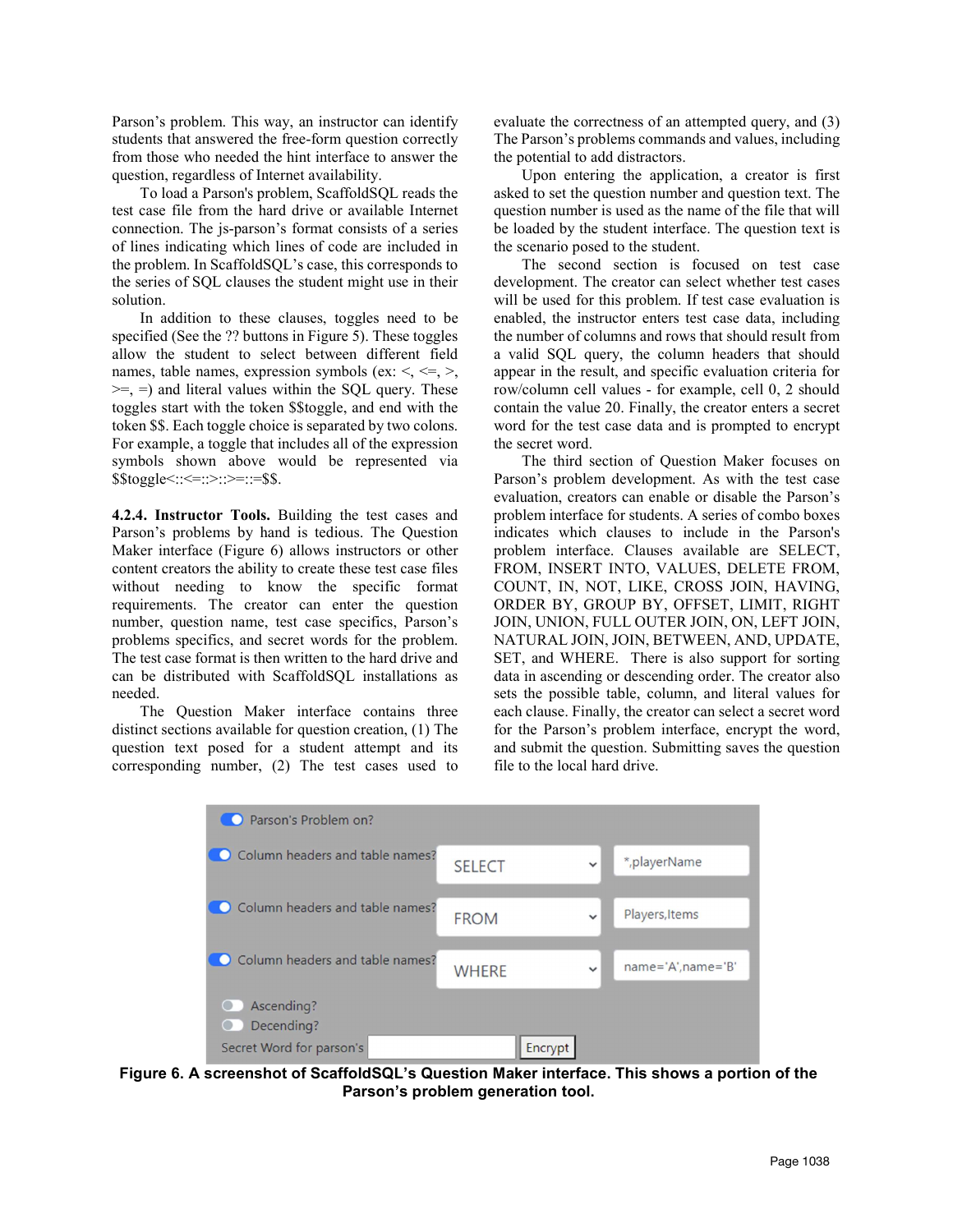4.2.5. Researcher Tools. ScaffoldSQL includes tools to help with computer science education research through a series of logging hooks. When a student clicks the hint or execute buttons, an entry is stored in a research-only external database with the question number, question text, if the student was using the Parson's interface, the date and time they clicked the Hint button (if applicable), the date and time they clicked the Execute button, and the number of attempts for that student. No student demographics or tracking information is included. This information is only sent to the database when the student is connected to the Internet.

### 5. Contribution and Future Work

While ScaffoldSQL has not yet been comprehensively validated, students at Missouri Southern State University used ScaffoldSQL v1 and were pleased with the interactive features (e.g., having a built-in simulator for practice) but would have liked to get more immediate feedback during their readings which motivated the addition of new features in v1.2.

Since the design of ScaffoldSQL is grounded in pedagogical literature, we believe that this tool will provide scaffolds for student learning (that can allow instructors to assess and intervene in a timely manner), reducing students' cognitive load towards solving SQL queries and reducing instructor overhead. We anticipate that students will demonstrate higher learning gains, especially on more complex queries like joins and subqueries. Based on the student feedback on ScaffoldSQL v1, students appreciate the extra support during out-of-class sessions in a flipped classroom modality where they can practice and self-assess their understanding of content covered during the classroom.

As we plan to conduct large scale studies using ScaffoldSQL v1.2 and make subsequent improvements, we will seek opportunities for ways to enable widespread adoption and evaluation. Some of these include integration into Learning Management Systems using LTI, creation of a shared database of questions and test cases, improvement of research tool interoperability, addition of gamification elements, creation of a tool to help instructors of large classes manage secret word communication, development of self-paced competency-level mastery modules, improvement in Parson's problem scaffolding, and integration of ScaffoldSQL with other data pedagogical tools.

One request of many instructors when dealing with learning tools is integration with university learning management systems (Blackboard, Canvas, Moodle, etc). This is typically done via an LTI (Learning Tools Interoperability) interface. ScaffoldSQL currently does

not support LTI, but it will need to be included to support broader adoption of the technology.

Instructor overhead is still high using the current version of ScaffoldSQL, especially with respect to content creation. A shared repository of Parson's problems, test cases, and questions will alleviate the burden of instructors needing to develop this content on their own. This database could also be used to identify difficulty level using student answers to questions in the ScaffoldSQL interface.

While a rudimentary system for saving research data exists, it will be important for ScaffoldSQL to become part of the broader research landscape. For this to occur, research data gathered from ScaffoldSQL needs to be read and shared in some common data format. Options include PEML [37] and ProgSnap2 [38], the former for sharing the actual questions embedded in ScaffoldSQL, while the latter for sharing student progress while they use ScaffoldSQL.

A potential future use of secret words is in the development of a gamified interface. Gamification has been used in a wide variety of disciplines and has been shown to improve student motivation and learning [42, 43, 44, 45]. ScaffoldSQL secret words could be used as part of a "madlib" type interface, where each secret word becomes part of a story that the student would be motivated to complete.

In addition to gamification of secret words, an interface could be built to collect and organize secret words from students. Presently, there is no way to manage what secret word came from what student. This would be especially important for instructors who are teaching large classes.

Rather than using the tool as a supplement to a flipped database course, it could also be self-contained and self-paced. Students would be able to complete a series of problems showing they have mastery over each of the individual learning outcomes within the tool.

More intentional and focused scaffolding between Parson's problems and the automated test suite is also possible. One such example would be a failed test case that induces a specific follow-up Parson problem. For example, if a test failed because of too many columns, the Parson's problem could focus on the SELECT clause. If a test failed because of too many rows, the associated Parson's problem could focus on the WHERE clause. Another example would be providing the student with specific study resources if they incorrectly answer a Parson's problem in common ways.

## 6. Conclusion

The ScaffoldSQL tool provides a system of scaffolding for students to learn SQL through a series of Parson's problems in a flipped classroom environment.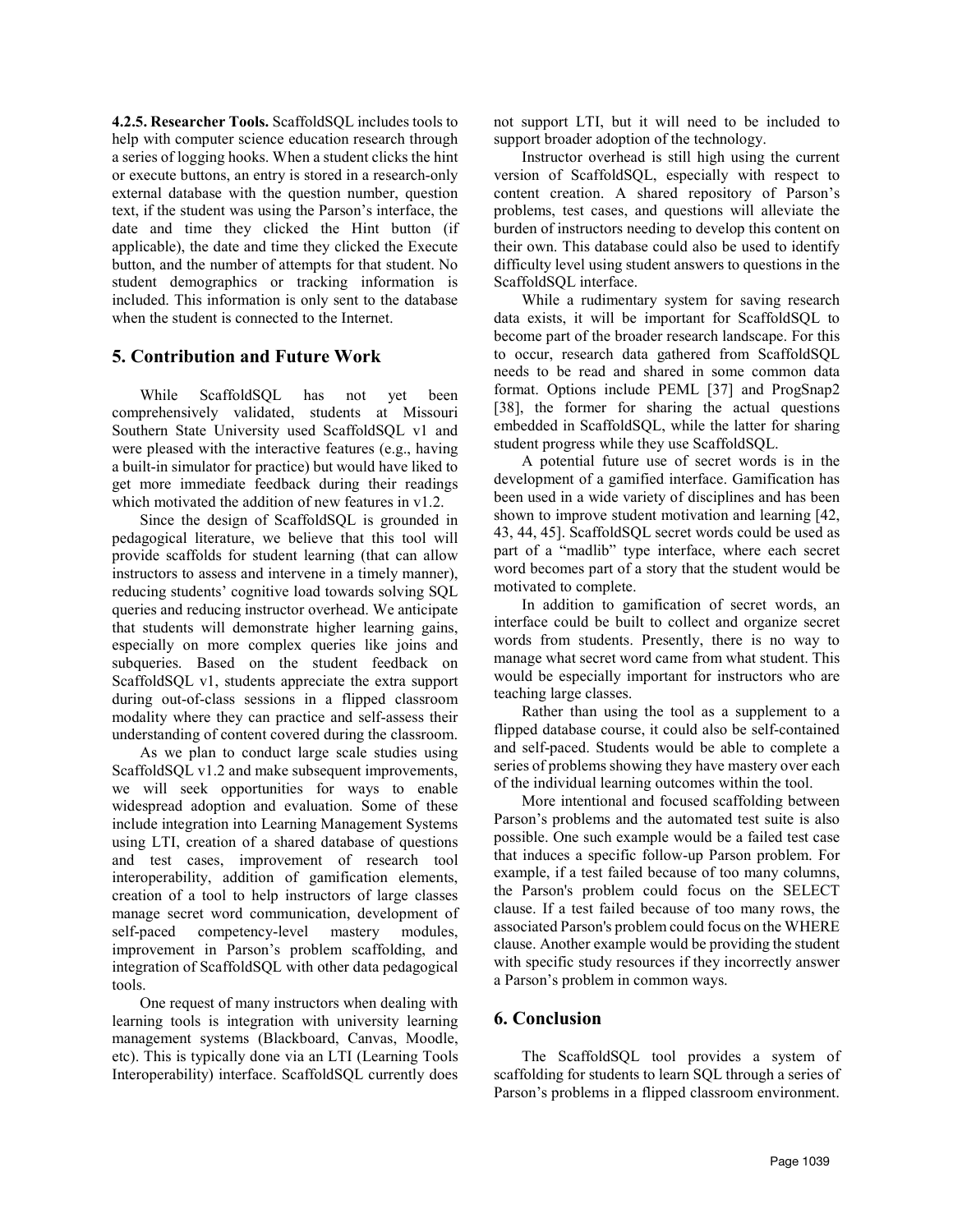Specific student submissions allow instructors to identify students who require more attention during inclass activities.

Successful validation of ScaffoldSQL would include examining the order effects that might be present when using tool combinations. For example, is it better for students to learn using a visualization tool [3, 8, 27, 28, 29] first, then use Parson's problem interface? Is it better for students to write a Parson's problem, then have the SQL be translated into English as in [25]? These more complicated questions can only be answered with solid cross-researcher collaboration.

ScaffoldSQL is publicly available on GitHub at https://github.com/OttoBorchert/ScaffoldSQL.

#### 7. Acknowledgements

Thank you to the Spring 2021 capstone group at Georgia Southern University that helped improve the ScaffoldSQL system, Dr. Andrew Allen for supervising the capstone students, and students at Missouri Southern State University for providing feedback on v1.

#### 8. References

- [1] "SQL Standard," [Online]. Available: https://blog.ansi.org/2018/10/sql-standard-iso-iec-9075-2016-ansi-x3-135/#gref. [Accessed 3 September 2021].
- [2] "TIOBE Index," [Online]. Available: https://www.tiobe.com/tiobe-index/. [Accessed 3 September 2021].
- [3] M. Cembalo, A. De Santis and U. Ferraro Petrillo, "SAVI: a new system for advanced SQL visualization," in Proceedings of the 2011 conference on Information technology education, West Point, 2011.
- [4] S. Sadiq, M. Orlowska, W. Sadiq and J. Lin, "SQLator: an online SQL learning workbench," in Proceedings of the 9th annual SIGCSE conference on Innovation and technology in computer science education, Leeds, 2004.
- [5] G. Russell and A. Cumming, "Improving the Student Learning Experience for SQL Using Automatic Marking," in Cognition and Exploratory Learning in Digital Age (CELDA), Lisbon, 2004.
- [6] J. R. Prior, "Online assessment of SQL query formulation skills," in Australasian Computing Education Conference, 2003.
- [7] A. Mitrovic, "A knowledge-based teaching system for SQL," in World Conference on Educational Multimedia, Hypermedia & Telecommunications (ED-MEDIA), Freiburg, 1998.
- [8] R. Kearns, S. Shead and A. Fekete, "A teaching system for SQL," in Proceedings of the 2nd

Australasian conference on Computer science education, 1997.

- [9] D. Chopra, "A Recruiter's Guide to Screening and Hiring SQL Developers," 2020. [Online]. Available: https://www.adaface.com/blog/recruiter-guide-toscreening-sql-developers/. [Accessed 3 September 2021].
- [10] A. Radermacher, G. Walia and D. Knudson, "Investigating the Skill Gap Between Graduating Students and Industry Expectations," in Proceedings of the 36th ACM International Conference on Software Engineering, Hyderabad, 2014.
- [11] A. Radermacher, G. Walia and D. Knudson, "Missed Expectations: Where CS Students Fall Short in the Software Industry," CrossTalk – The Journal of Defense Software Engineers, vol. 28, no. 1, pp. 4-8, 2015.
- [12] J. L. Bishop and M. A. Verleger, "The flipped classroom: A survey of the research," in ASEE national conference proceedings, Atlanta, 2013.
- [13] S. V. Dickson, D. J. Chard and D. C. Simmons, "An integrated reading/writing curriculum: A focus on scaffolding," in LD Forum, 1993.
- [14] B. Opitz, N. K. Ferdinand and A. Mecklinger, "Timing matters: the impact of immediate and delayed feedback on artificial language learning," Frontiers in human neuroscience, vol. 5, p. 8, 2011.
- [15] P. Denny, A. Luxton-Reilly and B. Simon, "Evaluating a new exam question: Parsons problems," in Proceedings of the fourth international workshop on computing education research, 2008.
- [16] B. J. Ericson, L. E. Margulieux and J. Rick, "Solving parsons problems versus fixing and writing code," in Proceedings of the 17th Koli Calling International Conference on Computing Education Research, 2017.
- [17] A. Singh and e. al, "Gradescope: a fast, flexible, and fair system for scalable assessment of handwritten work," in Proceedings of the fourth (2017) ACM conference on learning@ scale, 2017.
- [18] S. H. Edwards, "Improving student performance by evaluating how well students test their own programs," Journal on Educational Resources in Computing (JERIC), vol. 3, no. 3, pp. 1-es, 2003.
- [19] S. Prabhu and S. Jaidka, "SQL and PL-SQL: Analysing teaching methods," in CITRENZ Conference, 2019.
- [20] S. M. Dol, "Use of Self-Created Videos for Teaching Structured Query Language (SQL) using Flipped Classroom Activity," Journal of Engineering Education Transformations, vol. 33, pp. 368-375, 2020.
- [21] Javatpoint, "DBMS Architecture," [Online]. Available: https://www.javatpoint.com/dbmsarchitecture. [Accessed 3 September 2021].
- [22] BroadbandNow. [Online]. Available: https://broadbandnow.com/Missouri. [Accessed 19 September 2021].